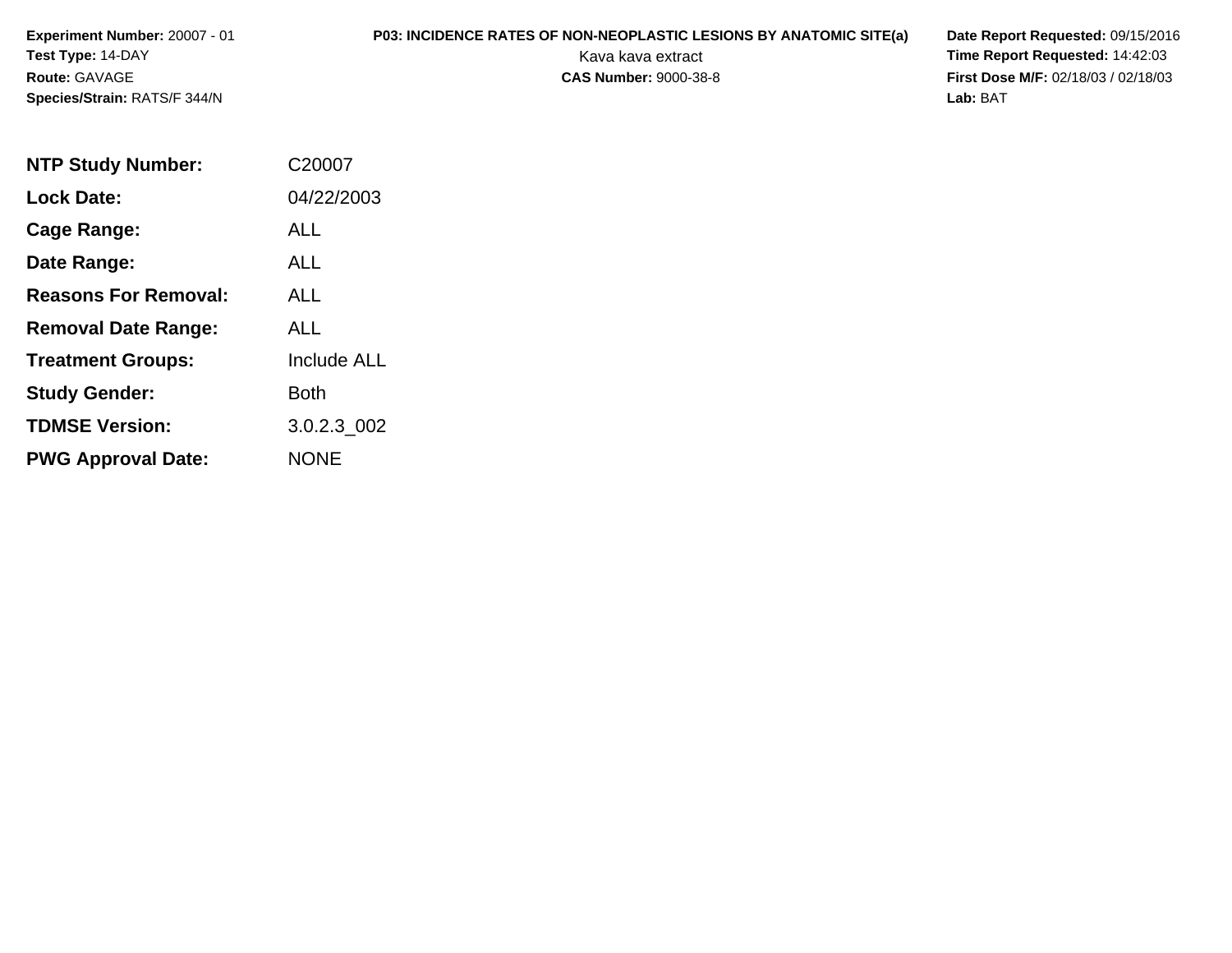| Experiment Number: 20007 - 01                                                            |                   | P03: INCIDENCE RATES OF NON-NEOPLASTIC LESIONS BY ANATOMIC SITE(a) |                              |                                                                        | Date Report Requested: 09/15/2016 |                         |  |
|------------------------------------------------------------------------------------------|-------------------|--------------------------------------------------------------------|------------------------------|------------------------------------------------------------------------|-----------------------------------|-------------------------|--|
| Test Type: 14-DAY                                                                        | Kava kava extract |                                                                    |                              | Time Report Requested: 14:42:03<br>First Dose M/F: 02/18/03 / 02/18/03 |                                   |                         |  |
| Route: GAVAGE                                                                            |                   |                                                                    | <b>CAS Number: 9000-38-8</b> |                                                                        |                                   |                         |  |
| Species/Strain: RATS/F 344/N                                                             |                   |                                                                    |                              |                                                                        | Lab: BAT                          |                         |  |
| <b>FISCHER 344 RATS MALE</b>                                                             | 0 G/KG            | 0.125 G/KG                                                         | 0.25 G/KG                    | 0.5 G/KG                                                               | 1.0 G/KG                          | 2.0 G/KG                |  |
| <b>Disposition Summary</b>                                                               |                   |                                                                    |                              |                                                                        |                                   |                         |  |
| <b>Animals Initially In Study</b><br><b>Early Deaths</b><br><b>Survivors</b>             | 5                 | ${\bf 5}$                                                          | ${\bf 5}$                    | ${\bf 5}$                                                              | 5                                 | $\overline{\mathbf{5}}$ |  |
| <b>Terminal Sacrifice</b><br><b>Animals Examined Microscopically</b>                     | 5<br>5            | ${\bf 5}$                                                          | ${\bf 5}$                    | 5<br>$\mathbf 1$                                                       | 5<br>5                            | 5<br>5                  |  |
| <b>ALIMENTARY SYSTEM</b>                                                                 |                   |                                                                    |                              |                                                                        |                                   |                         |  |
| Liver                                                                                    | (5)               | (0)                                                                | (0)                          | (0)                                                                    | (5)                               | (5)                     |  |
| Hematopoietic Cell Proliferation                                                         | 1(20%)            |                                                                    |                              |                                                                        |                                   |                         |  |
| Hepatodiaphragmatic Nodule                                                               |                   |                                                                    |                              |                                                                        |                                   | 1(20%)                  |  |
| Infiltration Cellular, Mononuclear Cell                                                  | 5 (100%)          |                                                                    |                              |                                                                        | 1(20%)                            | 4 (80%)                 |  |
| Hepatocyte, Hypertrophy<br>Hepatocyte, Vacuolization Cytoplasmic                         | 1(20%)            |                                                                    |                              |                                                                        |                                   | 5 (100%)                |  |
| CARDIOVASCULAR SYSTEM                                                                    |                   |                                                                    |                              |                                                                        |                                   |                         |  |
| None                                                                                     |                   |                                                                    |                              |                                                                        |                                   |                         |  |
| <b>ENDOCRINE SYSTEM</b>                                                                  |                   |                                                                    |                              |                                                                        |                                   |                         |  |
| None                                                                                     |                   |                                                                    |                              |                                                                        |                                   |                         |  |
| <b>GENERAL BODY SYSTEM</b>                                                               |                   |                                                                    |                              |                                                                        |                                   |                         |  |
| None                                                                                     |                   |                                                                    |                              |                                                                        |                                   |                         |  |
| <b>GENITAL SYSTEM</b>                                                                    |                   |                                                                    |                              |                                                                        |                                   |                         |  |
| None                                                                                     |                   |                                                                    |                              |                                                                        |                                   |                         |  |
| a - Number of animals examined microscopically at site and number of animals with lesion |                   |                                                                    |                              |                                                                        |                                   |                         |  |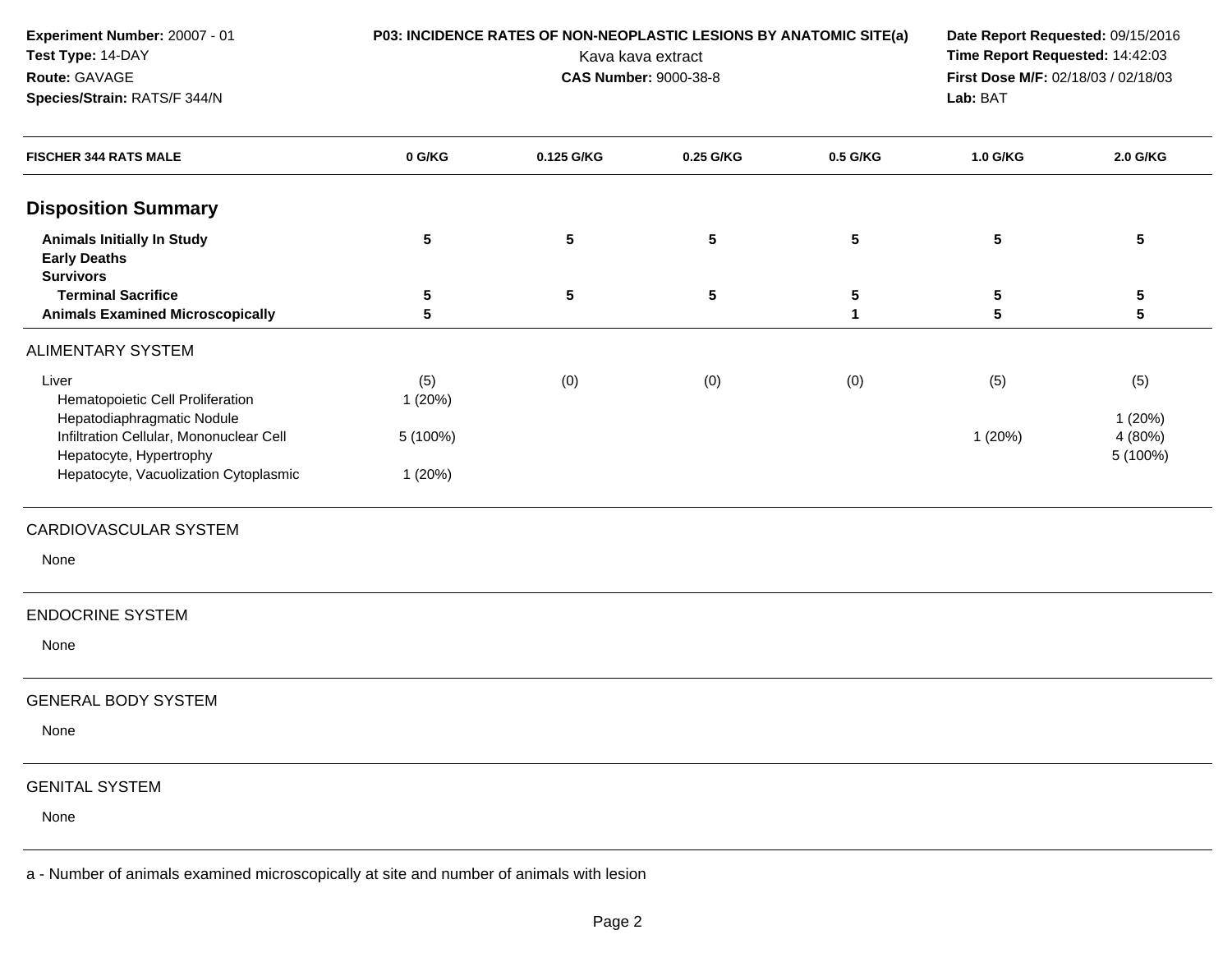| Experiment Number: 20007 - 01<br>Test Type: 14-DAY<br>Route: GAVAGE<br>Species/Strain: RATS/F 344/N                             |                              | P03: INCIDENCE RATES OF NON-NEOPLASTIC LESIONS BY ANATOMIC SITE(a) | Kava kava extract<br><b>CAS Number: 9000-38-8</b> |                      | Date Report Requested: 09/15/2016<br>Time Report Requested: 14:42:03<br>First Dose M/F: 02/18/03 / 02/18/03<br>Lab: BAT |                      |
|---------------------------------------------------------------------------------------------------------------------------------|------------------------------|--------------------------------------------------------------------|---------------------------------------------------|----------------------|-------------------------------------------------------------------------------------------------------------------------|----------------------|
| <b>FISCHER 344 RATS MALE</b>                                                                                                    | 0 G/KG                       | 0.125 G/KG                                                         | 0.25 G/KG                                         | 0.5 G/KG             | 1.0 G/KG                                                                                                                | 2.0 G/KG             |
| <b>HEMATOPOIETIC SYSTEM</b>                                                                                                     |                              |                                                                    |                                                   |                      |                                                                                                                         |                      |
| None                                                                                                                            |                              |                                                                    |                                                   |                      |                                                                                                                         |                      |
| <b>INTEGUMENTARY SYSTEM</b>                                                                                                     |                              |                                                                    |                                                   |                      |                                                                                                                         |                      |
| None                                                                                                                            |                              |                                                                    |                                                   |                      |                                                                                                                         |                      |
| MUSCULOSKELETAL SYSTEM                                                                                                          |                              |                                                                    |                                                   |                      |                                                                                                                         |                      |
| None                                                                                                                            |                              |                                                                    |                                                   |                      |                                                                                                                         |                      |
| NERVOUS SYSTEM                                                                                                                  |                              |                                                                    |                                                   |                      |                                                                                                                         |                      |
| <b>Brain</b>                                                                                                                    | (5)                          | (0)                                                                | (0)                                               | (0)                  | (0)                                                                                                                     | (5)                  |
| <b>RESPIRATORY SYSTEM</b>                                                                                                       |                              |                                                                    |                                                   |                      |                                                                                                                         |                      |
| Lung<br>Hemorrhage                                                                                                              | (5)                          | (0)                                                                | (0)                                               | (1)<br>1 (100%)      | (0)                                                                                                                     | (5)                  |
| Mineralization<br>Alveolus, Infiltration Cellular, Mononuclear Cell<br>Interstitium, Infiltration Cellular, Mononuclear<br>Cell | 1(20%)<br>3(60%)<br>5 (100%) |                                                                    |                                                   | 1 (100%)<br>1 (100%) |                                                                                                                         | 5 (100%)<br>5 (100%) |
| SPECIAL SENSES SYSTEM                                                                                                           |                              |                                                                    |                                                   |                      |                                                                                                                         |                      |
| None                                                                                                                            |                              |                                                                    |                                                   |                      |                                                                                                                         |                      |
| <b>URINARY SYSTEM</b>                                                                                                           |                              |                                                                    |                                                   |                      |                                                                                                                         |                      |
| Kidney                                                                                                                          | (5)                          | (0)                                                                | (0)                                               | (0)                  | (0)                                                                                                                     | (5)                  |
| a - Number of animals examined microscopically at site and number of animals with lesion                                        |                              |                                                                    |                                                   |                      |                                                                                                                         |                      |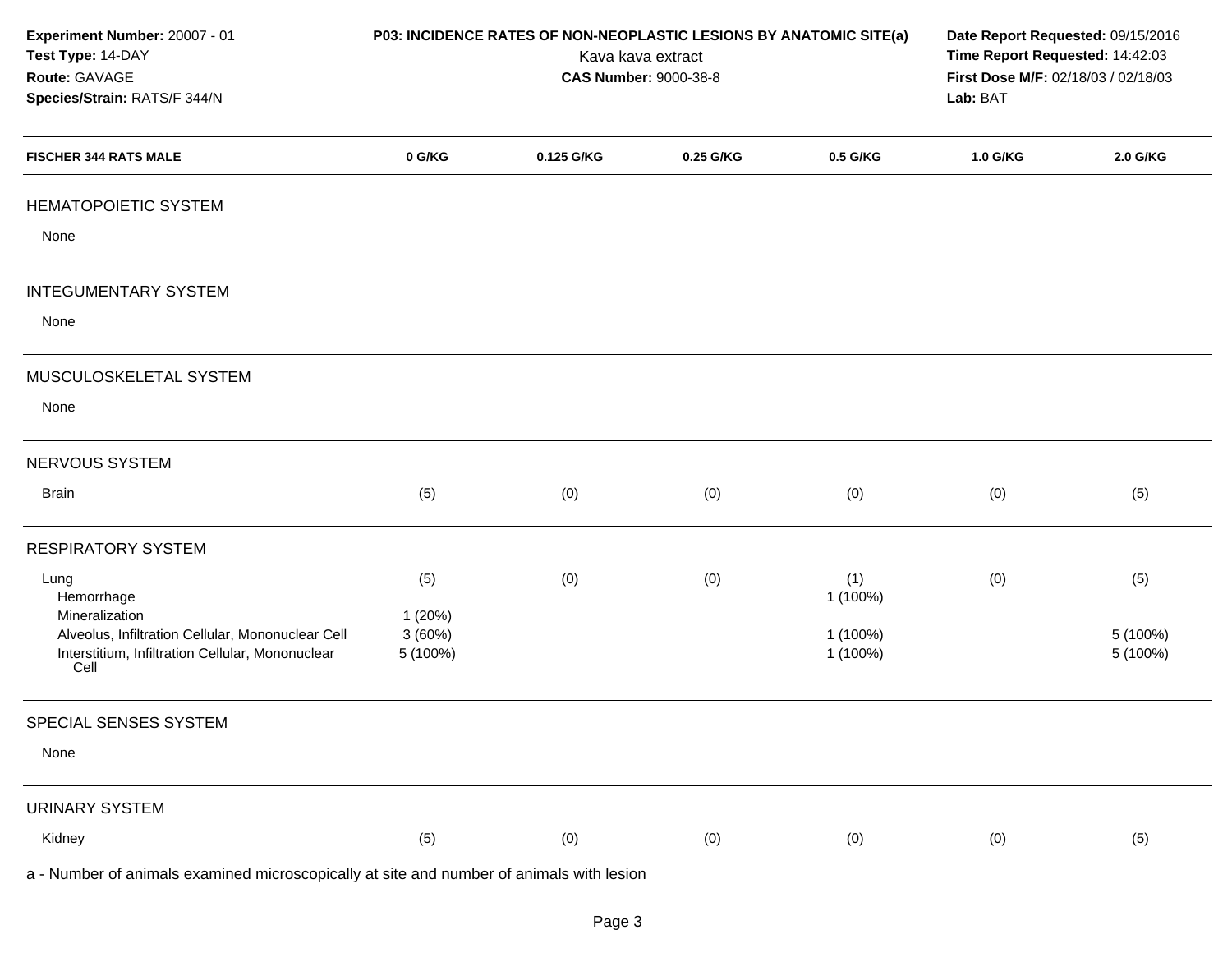| Experiment Number: 20007 - 01<br>Test Type: 14-DAY<br>Route: GAVAGE<br>Species/Strain: RATS/F 344/N | P03: INCIDENCE RATES OF NON-NEOPLASTIC LESIONS BY ANATOMIC SITE(a)<br>Kava kava extract<br><b>CAS Number: 9000-38-8</b> |            |             |            | Date Report Requested: 09/15/2016<br>Time Report Requested: 14:42:03<br><b>First Dose M/F: 02/18/03 / 02/18/03</b><br>Lab: BAT |          |
|-----------------------------------------------------------------------------------------------------|-------------------------------------------------------------------------------------------------------------------------|------------|-------------|------------|--------------------------------------------------------------------------------------------------------------------------------|----------|
| <b>FISCHER 344 RATS MALE</b>                                                                        | 0 G/KG                                                                                                                  | 0.125 G/KG | $0.25$ G/KG | $0.5$ G/KG | 1.0 G/KG                                                                                                                       | 2.0 G/KG |
| Mineralization                                                                                      | l (20%)                                                                                                                 |            |             |            |                                                                                                                                |          |

\*\*\* END OF MALE \*\*\*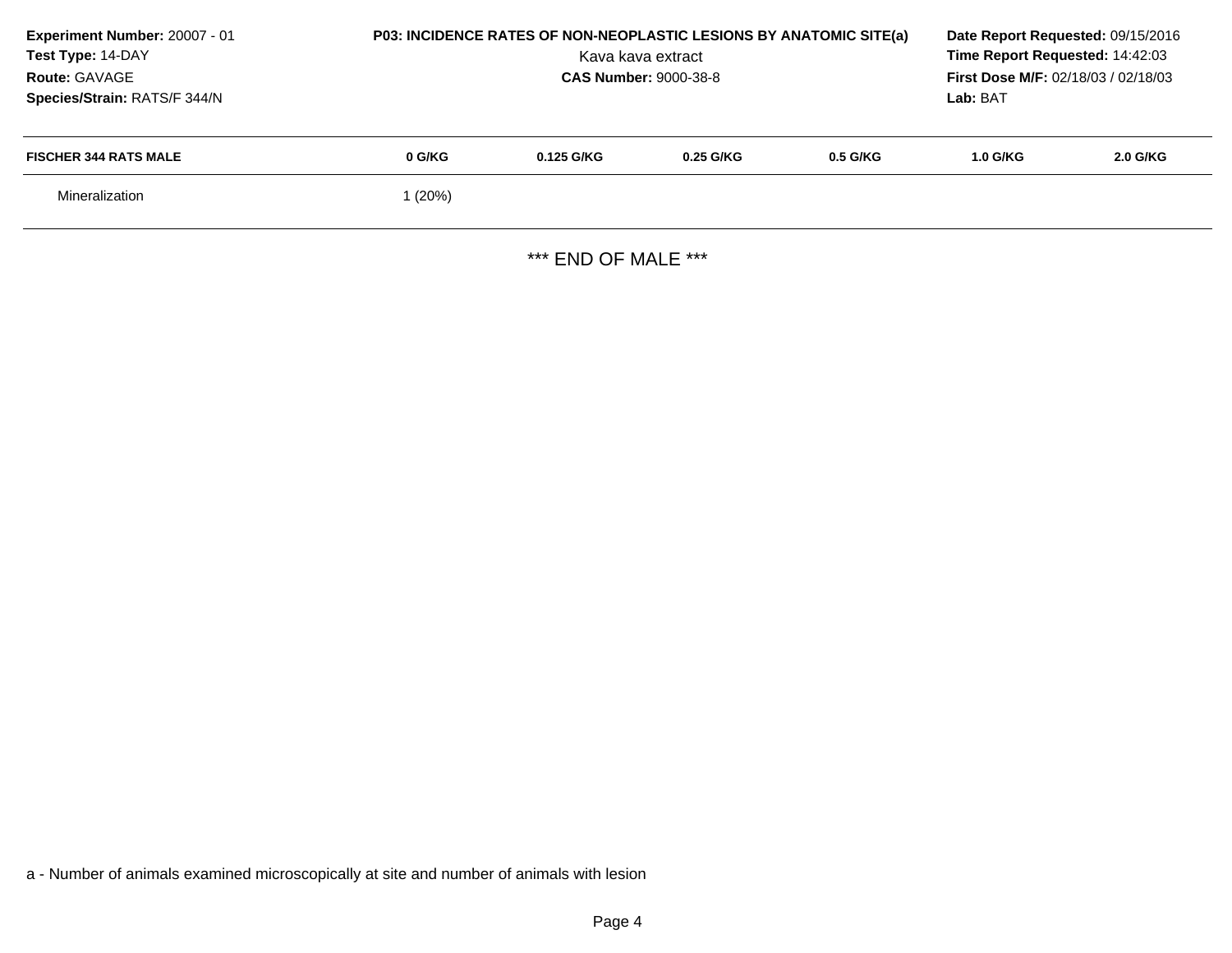| Experiment Number: 20007 - 01                            |                 | P03: INCIDENCE RATES OF NON-NEOPLASTIC LESIONS BY ANATOMIC SITE(a) |                              |            | Date Report Requested: 09/15/2016   |              |  |  |
|----------------------------------------------------------|-----------------|--------------------------------------------------------------------|------------------------------|------------|-------------------------------------|--------------|--|--|
| Test Type: 14-DAY                                        |                 |                                                                    | Kava kava extract            |            | Time Report Requested: 14:42:03     |              |  |  |
| Route: GAVAGE                                            |                 |                                                                    | <b>CAS Number: 9000-38-8</b> |            | First Dose M/F: 02/18/03 / 02/18/03 |              |  |  |
| Species/Strain: RATS/F 344/N                             |                 |                                                                    |                              |            | Lab: BAT                            |              |  |  |
| <b>FISCHER 344 RATS FEMALE</b>                           | 0 G/KG          | 0.125 G/KG                                                         | 0.25 G/KG                    | 0.5 G/KG   | 1.0 G/KG                            | 2.0 G/KG     |  |  |
| <b>Disposition Summary</b>                               |                 |                                                                    |                              |            |                                     |              |  |  |
| <b>Animals Initially In Study</b><br><b>Early Deaths</b> | $5\phantom{.0}$ | 5                                                                  | ${\bf 5}$                    | $\sqrt{5}$ | $5\phantom{.0}$                     | 5            |  |  |
| <b>Natural Death</b><br><b>Survivors</b>                 |                 |                                                                    |                              |            |                                     | $\mathbf{1}$ |  |  |
| <b>Terminal Sacrifice</b>                                | 5               | 5                                                                  | 5                            | $\sqrt{5}$ | 5                                   | 4            |  |  |
| <b>Animals Examined Microscopically</b>                  | 5               | 5                                                                  | 5                            | 5          | $5\phantom{.0}$                     | 5            |  |  |
| <b>ALIMENTARY SYSTEM</b>                                 |                 |                                                                    |                              |            |                                     |              |  |  |
| Liver<br>Hepatodiaphragmatic Nodule                      | (5)             | (5)                                                                | (5)<br>2(40%)                | (5)        | (5)<br>1(20%)                       | (5)          |  |  |
| Infiltration Cellular, Mononuclear Cell                  | 5 (100%)        | 3(60%)                                                             | 5 (100%)                     | 5 (100%)   | 4 (80%)                             | 2(40%)       |  |  |
| Hepatocyte, Hypertrophy                                  |                 |                                                                    | 5 (100%)                     | 5 (100%)   | 5 (100%)                            | 5 (100%)     |  |  |
| CARDIOVASCULAR SYSTEM                                    |                 |                                                                    |                              |            |                                     |              |  |  |
| None                                                     |                 |                                                                    |                              |            |                                     |              |  |  |
| <b>ENDOCRINE SYSTEM</b>                                  |                 |                                                                    |                              |            |                                     |              |  |  |
| None                                                     |                 |                                                                    |                              |            |                                     |              |  |  |
| <b>GENERAL BODY SYSTEM</b>                               |                 |                                                                    |                              |            |                                     |              |  |  |
| None                                                     |                 |                                                                    |                              |            |                                     |              |  |  |
| <b>GENITAL SYSTEM</b>                                    |                 |                                                                    |                              |            |                                     |              |  |  |
| <b>Uterus</b>                                            | (0)             | (0)                                                                | (0)                          | (1)        | (0)                                 | (0)          |  |  |
| Endometrium, Hyperplasia, Cystic                         |                 |                                                                    |                              | 1 (100%)   |                                     |              |  |  |
|                                                          |                 |                                                                    |                              |            |                                     |              |  |  |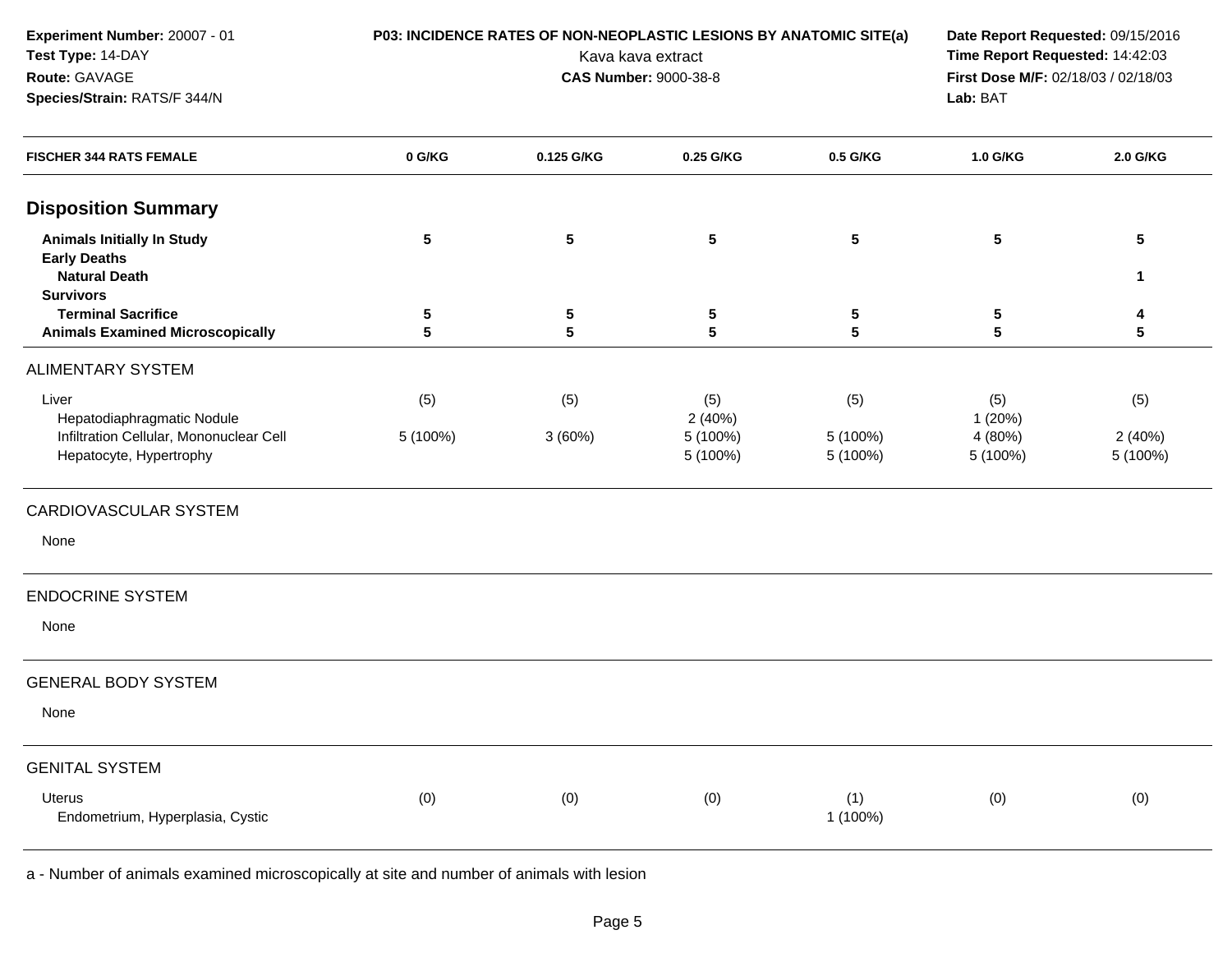| Experiment Number: 20007 - 01<br>Test Type: 14-DAY<br>Route: GAVAGE<br>Species/Strain: RATS/F 344/N                                              | P03: INCIDENCE RATES OF NON-NEOPLASTIC LESIONS BY ANATOMIC SITE(a)<br>Kava kava extract<br><b>CAS Number: 9000-38-8</b> |            |                            |          | Time Report Requested: 14:42:03<br>Lab: BAT |                             |  | Date Report Requested: 09/15/2016<br>First Dose M/F: 02/18/03 / 02/18/03 |  |
|--------------------------------------------------------------------------------------------------------------------------------------------------|-------------------------------------------------------------------------------------------------------------------------|------------|----------------------------|----------|---------------------------------------------|-----------------------------|--|--------------------------------------------------------------------------|--|
| <b>FISCHER 344 RATS FEMALE</b>                                                                                                                   | 0 G/KG                                                                                                                  | 0.125 G/KG | 0.25 G/KG                  | 0.5 G/KG | 1.0 G/KG                                    | 2.0 G/KG                    |  |                                                                          |  |
| HEMATOPOIETIC SYSTEM                                                                                                                             |                                                                                                                         |            |                            |          |                                             |                             |  |                                                                          |  |
| Lymph Node<br>Hyperplasia, Lymphoid                                                                                                              | (0)                                                                                                                     | (0)        | (0)                        | (0)      | (0)                                         | (1)<br>1 (100%)             |  |                                                                          |  |
| <b>INTEGUMENTARY SYSTEM</b>                                                                                                                      |                                                                                                                         |            |                            |          |                                             |                             |  |                                                                          |  |
| None                                                                                                                                             |                                                                                                                         |            |                            |          |                                             |                             |  |                                                                          |  |
| MUSCULOSKELETAL SYSTEM                                                                                                                           |                                                                                                                         |            |                            |          |                                             |                             |  |                                                                          |  |
| None                                                                                                                                             |                                                                                                                         |            |                            |          |                                             |                             |  |                                                                          |  |
| NERVOUS SYSTEM                                                                                                                                   |                                                                                                                         |            |                            |          |                                             |                             |  |                                                                          |  |
| <b>Brain</b>                                                                                                                                     | (5)                                                                                                                     | (0)        | (0)                        | (0)      | (0)                                         | (5)                         |  |                                                                          |  |
| <b>RESPIRATORY SYSTEM</b>                                                                                                                        |                                                                                                                         |            |                            |          |                                             |                             |  |                                                                          |  |
| Lung<br>Hemorrhage                                                                                                                               | (5)                                                                                                                     | (0)        | (3)<br>2(67%)              | (0)      | (0)                                         | (5)                         |  |                                                                          |  |
| Infiltration Cellular, Mononuclear Cell<br>Alveolus, Infiltration Cellular, Mononuclear Cell<br>Interstitium, Infiltration Cellular, Mononuclear | 3(60%)<br>5 (100%)                                                                                                      |            | 1(33%)<br>2(67%)<br>2(67%) |          |                                             | 2(40%)<br>5 (100%)          |  |                                                                          |  |
| Cell                                                                                                                                             |                                                                                                                         |            |                            |          |                                             |                             |  |                                                                          |  |
| SPECIAL SENSES SYSTEM                                                                                                                            |                                                                                                                         |            |                            |          |                                             |                             |  |                                                                          |  |
| Eye<br>Synechia<br>Iris, Inflammation                                                                                                            | (0)                                                                                                                     | (0)        | (0)                        | (0)      | (0)                                         | (1)<br>1 (100%)<br>1 (100%) |  |                                                                          |  |